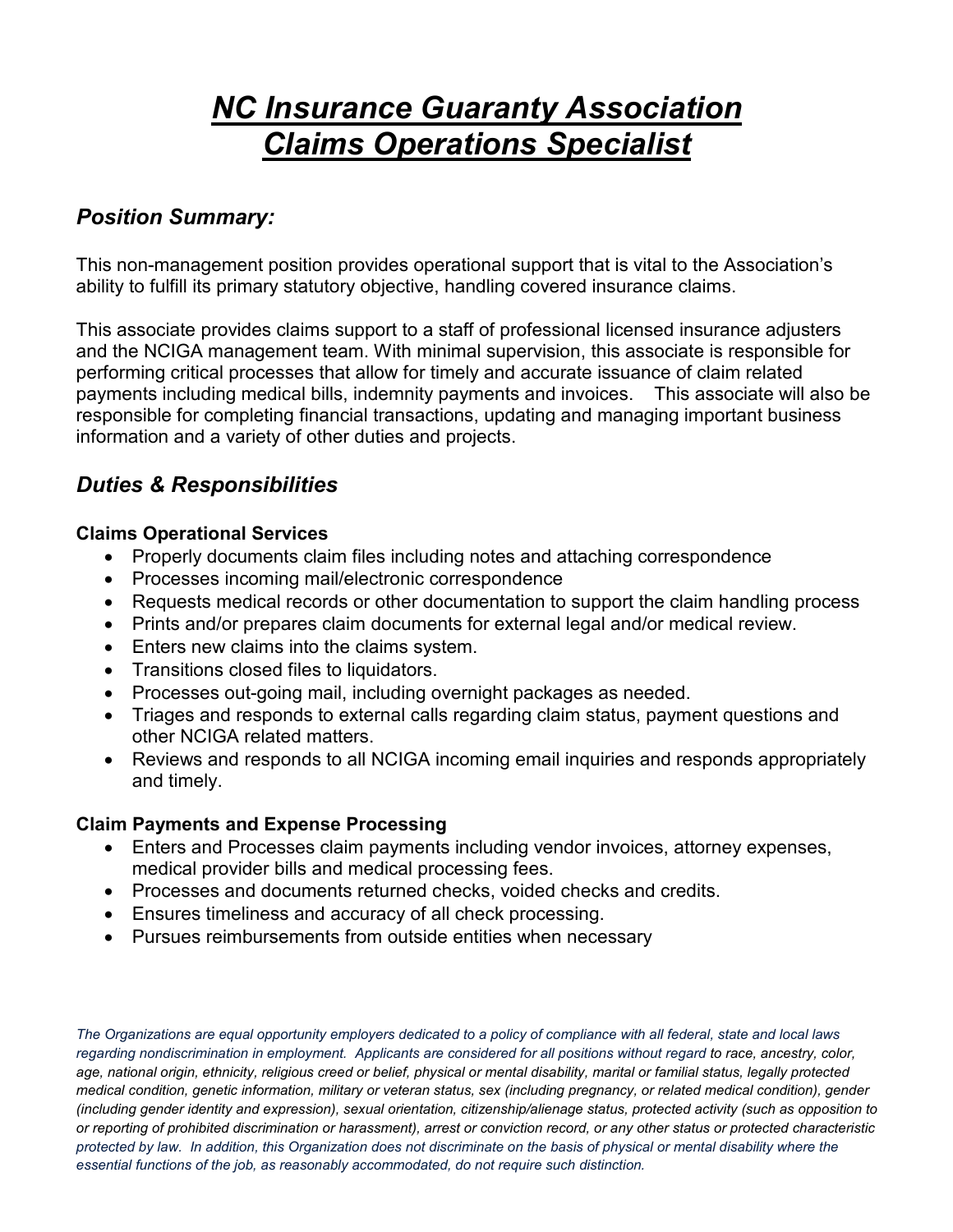• Provides documentation to payees to support payments including explanation of benefits, reports etc.

#### **Data and Information Management**

- Maintains accurate records and information
- Runs, prepares and reviews reports for data analysis
- Identifies data discrepancies in various electronic systems and makes corrections to ensure valid and consistent data
- Creates and/or maintains operational and positional process documentation
- Special Projects as requested by Management

#### **Financial Controls and Compliance**

- Monitors Medical bills to ensure payment within statutory guidelines.
- Runs pre-processing payment reports to ensure payments are properly coded and approved and follows up to obtain missing information
- Reviews processed payments to ensure correct payee information, amounts and coding prior to sending to payee
- Secures appropriate level payment approval for payments exceeding staff authority levels
- Obtains new or updated IRS Form W9 from vendors
- Accurately enters new vendors or updates existing vendors in the claim system to ensure IRS 1099 compliance.
- Runs and analyzes reports to determine potential overpayments/duplicate payments and follows up on reimbursements as needed.

#### **Medical Bill Administration**

- Runs and analyzes reports to determine the status of outstanding medical bills that have been submitted to the review provider
- Follows up on outstanding bills to ensure timely adjudication.
- Promptly researches and responds to inquiries from the Bill Review provider regarding missing information needed to process outstanding bills.

#### **Professionalism**

- Faithfully and diligently fulfill the obligations of our Organizations as set forth in the statutes.
- Perform each task as efficiently as possible with absolute honesty and integrity.
- Treat your fellow associates and those you serve on behalf of the Organizations with dignity and respect.
- Continually strive to improve the Organizations through the use of every associate's talents and creativity.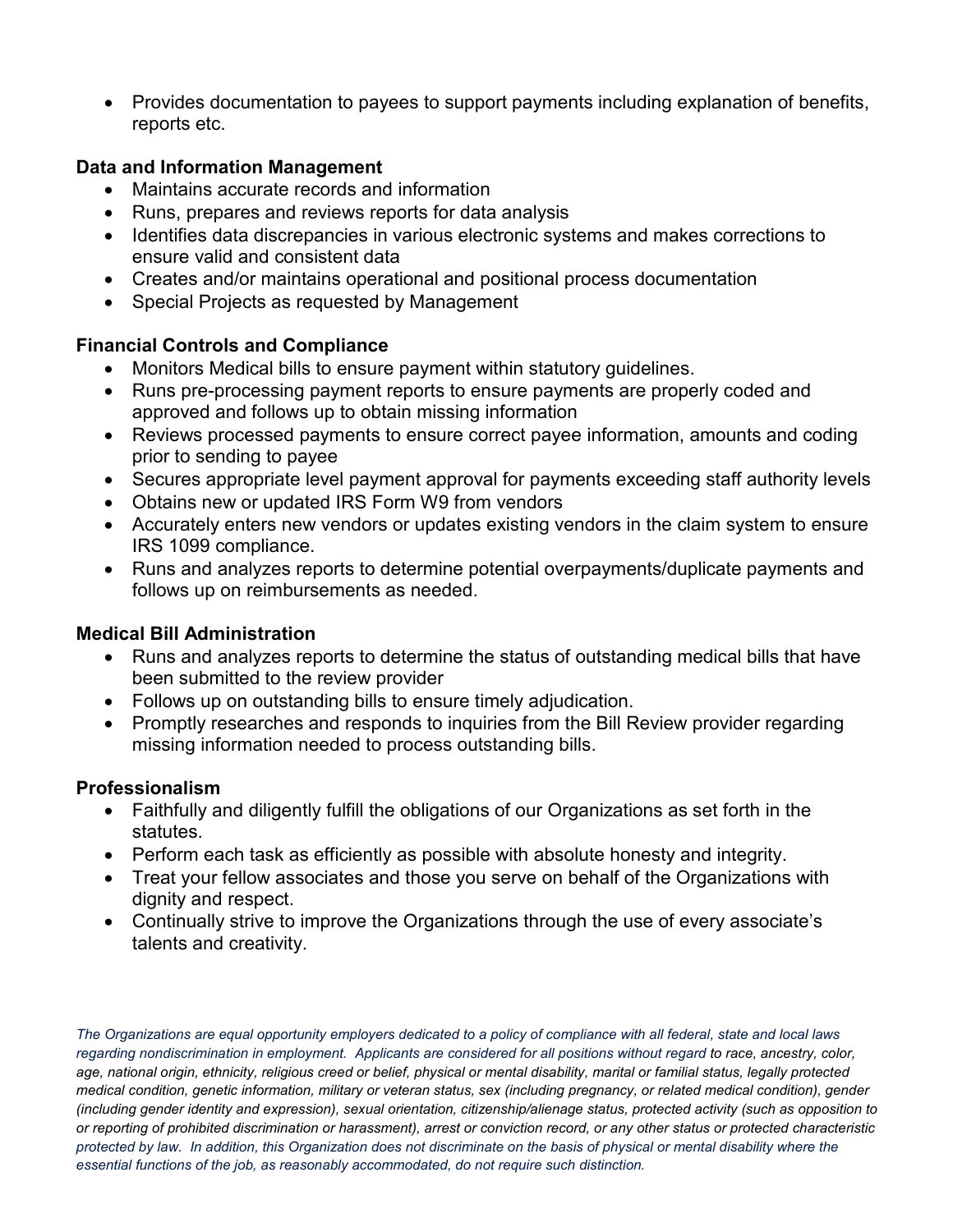- Encourage participation and a sense of ownership from the members of our Organizations.
- Demonstrate fairness and consistency among all associates and encourage personal development.

# *POSITION SPECIFIC COMPETENCIES:*

#### **Analytical Thinking**

- Ability to identify abnormalities in processes, identify root causes and recommend corrective action.
- Ability to read, understand and apply applicable statutory provisions to job duties.
- Ability to identify and recommend process improvements.

#### **Collaboration**

- Strong interpersonal skills.
- Ability to work collaboratively with others, establishing and maintaining positive business relationships

#### **Communication Skills**

- Ability to effectively communicate both orally and in writing.
- Ability to exercise independent judgment and discretion as necessary in providing assistance and information to Association members and the general public.

#### **Computer Skills**

- Strong computer and data entry skills
- A proficiency in Adobe Professional and the Microsoft Office Suite, specifically Word and Excel
- Ability to easily learn new software, tools

#### **Dependability**

- Ability to work independently and exercise sound judgment
- Manages confidential information appropriately
- Meets deliverables and deadlines

#### **Detail Oriented**

- Ability to accurately enter data.
- Ability to complete tasks attentively and thoroughly with attention to detail while ensuring overall data quality.